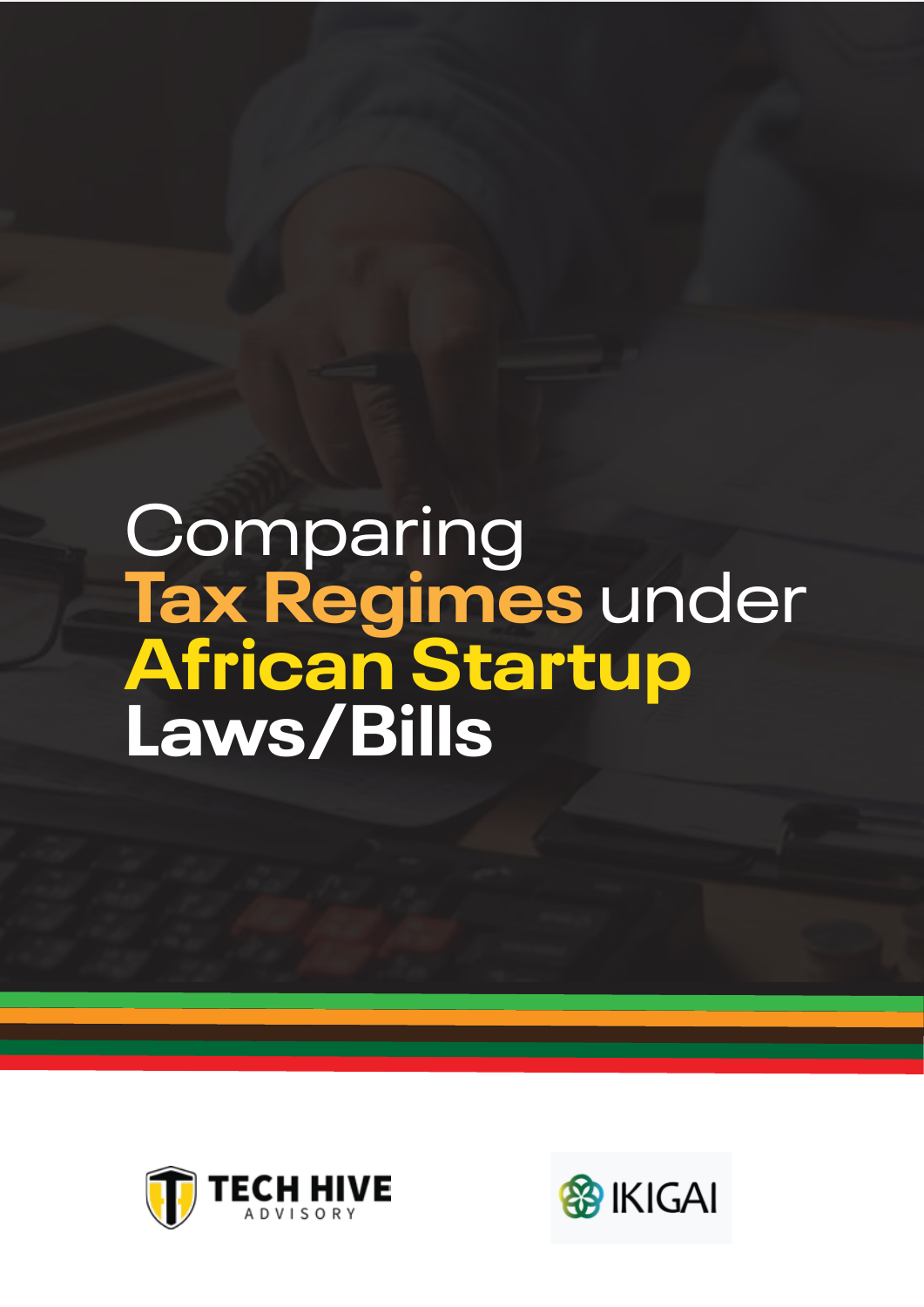# **About Tech Hive TM**

Tech Hive Advisory Limited ("Tech Hive") is a technology policy and advisory firm that provides advisory and support services to private and public organisations regarding the intersection between technology, business, and law. We focus on how emerging and disruptive technologies are altering and influencing the traditional way of doing things while acting as an innovation partner to our clients.

Our experience and capability extend across Research and Policy Advisory, Privacy and Data Protection, Data Ethics, Cybersecurity, Start-Up Advisory, and Digital Health. We ensure our advice serves our clients well by having an excellent understanding not only of their business but of the markets in which they operate through accurate policy and legislative development tracking and intelligence.

Contact: contact@techhiveadvisory.org.ng

#### **About Ikigai TM**

Ikigai Innovation Initiative is a non-profit organisation set up with the vision of becoming the one-stop centre for technology policy in Africa. We promulgate diverse research on technology policy and legal frameworks across Africa. We also engage relevant stakeholders around the intersection of law, business and technology and advocate for better policies for the ecosystem at large. Being a research and advocacy centre focused on emerging technologies, policy and research, we often work and collaborate with leading research institutes, academia, organisations, civil society, and individuals on policy affecting technology.We also publish and contribute to whitepapers, reports, policy briefs, infographics, guides and guidance, academic journals and publications.

Our researchers work closely with government, stakeholders and ecosystem players, placing evidence and academic intuition at the heart of policymaking. We bring together the latest insights, evidence and commentary from our researchers with our one-stop-shop vision for policy by connecting policymakers, decision-makers, and practitioners with our industry-leading research. We also deliver evidence-based policy that meets the grand challenges facing society by advocating for social justice in the face of technology; sensitization of the public on technology policies that impact their rights and lives and promoting digital rights and digital ethics.

Contact: policy@ikigaination.org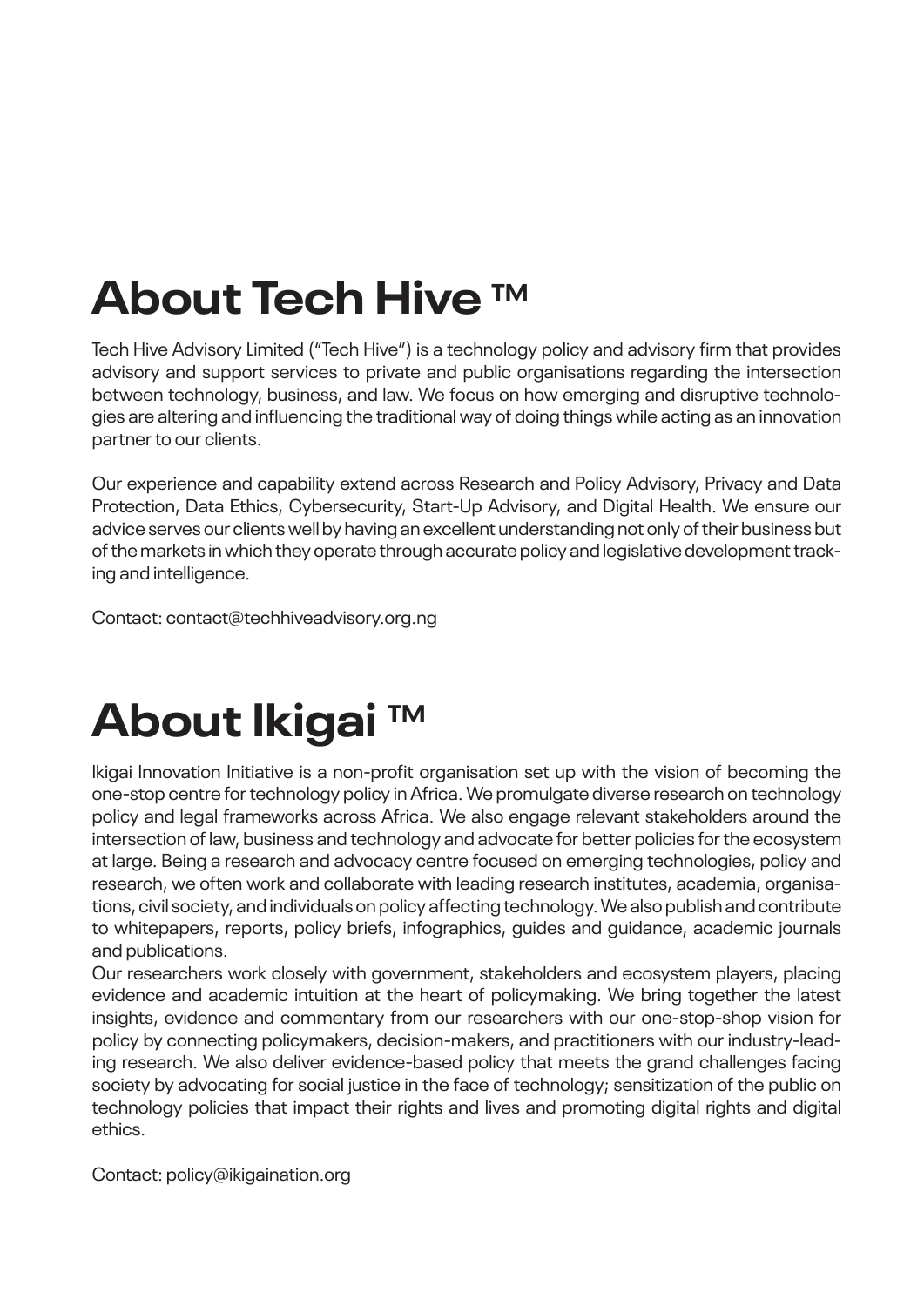#### **Contributors**

Adedolapo Evelyn Adegoroye Akintunde Agunbiade Davidson Oturu Deji Sarumi Esther Sanda Inioluwa Taiwo Michael Odozi Olorunjoba Oguntunde Oghosa Eghe-Abe Savier Esenowo Tolulope Ogundele

#### **Disclaimer - Usage of Guide**

The Guide is general and educational in nature and is not intended to provide, and should not be relied on, as a source of legal advice. This information and material provided in the Guide may not be applicable in all (or any) situations and should not be acted upon without specific legal advice based on particular circumstances.

The absence of any trademark or service mark from this list does not waive TechHive's and Ikigai Nation's intellectual property rights in that name, mark or logo.

All rights reserved. © 2022 Tech Hive Advisory and Ikigai Nation.

Copyright © Tech Hive Advisory Limited and Ikigai Innovation Initiative 2022. This publication is the copyright of Tech Hive Advisory and Ikigai Innovation Initiative. No portion of this document may be photocopied, reproduced, scanned into an electronic system or transmitted, forwarded or distributed in any way without the prior consent of Tech Hive or Ikigai Nation.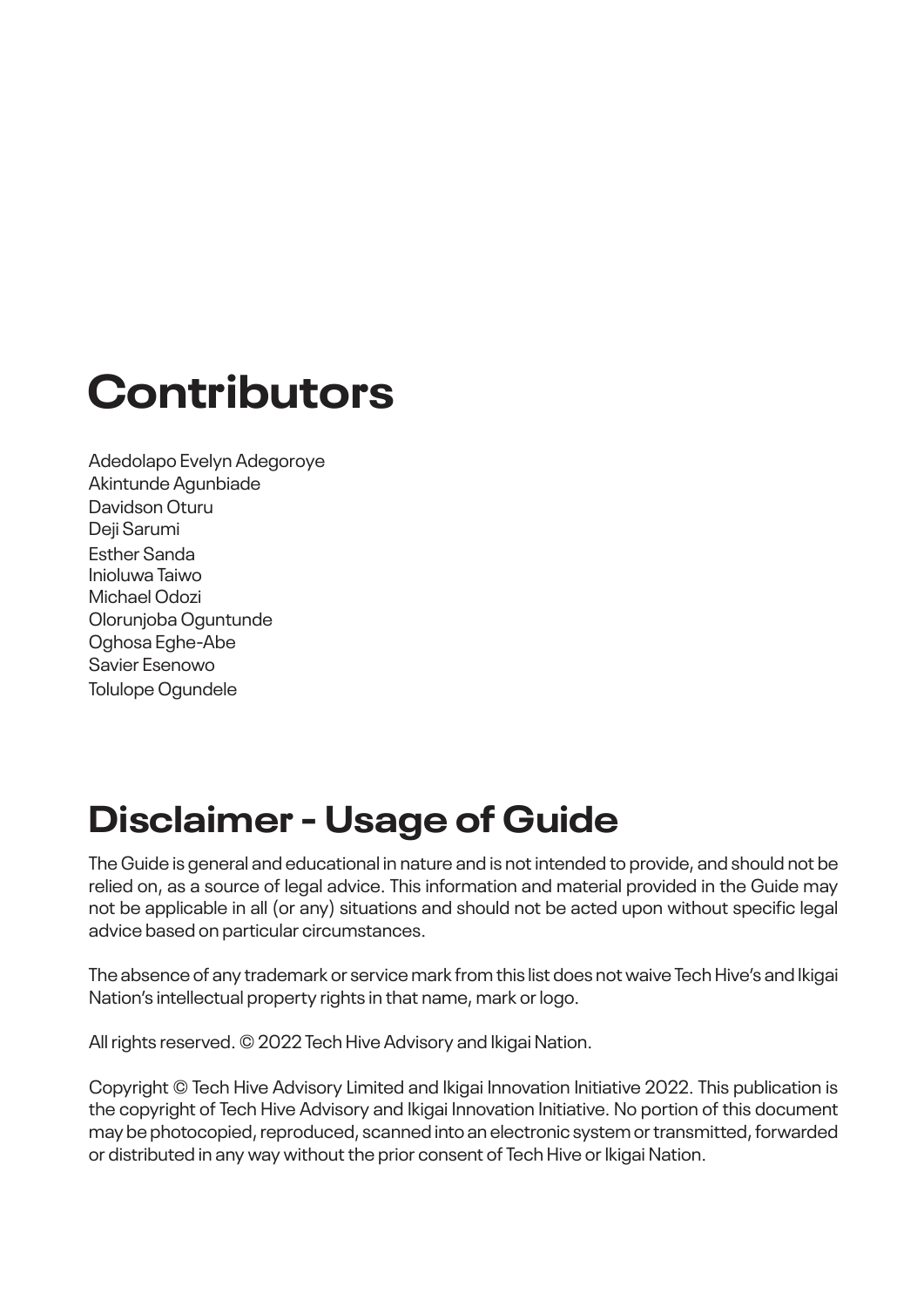#### **Introduction**

The tax burden placed on businesses, startups, corporates, and industries alike, can frequently mean the difference between their capacity to expand, create jobs, and invest in innovation. This is more so for startups that are usually experimental in their early years and burn cash that could otherwise be subject to taxation, like capital gains tax.

Laws that provide exemptions or incentives to startups support their chances of success by reducing compliance burden, financial outlay, and give countries a competitive edge in attracting local and foreign investment into local startups.

In recent years, several African countries have introduced or are in the process of introducing Startup Laws. These laws create a special legal regime for startups, separate from the general legal regime for businesses.

In this guide, we focus on the tax provisions of these startup laws, focusing on Ethiopia, Senegal, Nigeria, Kenya, Algeria, and Tunisia highlighting and comparing the progressiveness of their tax regimes.

# **TUNISIA**

The Tunisian Startup bill grants a number of tax incentives to startups. One of the prominent incentives is the exemption of startups from the payment of corporate tax for up to eight  $(8)$  years.<sup>1</sup> This was put in place to ensure the re-investment of profits made by the startup to ensure growth.

The Act also provides for an exemption from the payment of Capital Gains Tax on any investment made in these startups.



<sup>1.</sup> Articles 3(5) & 19 of the Tunisian Startup billl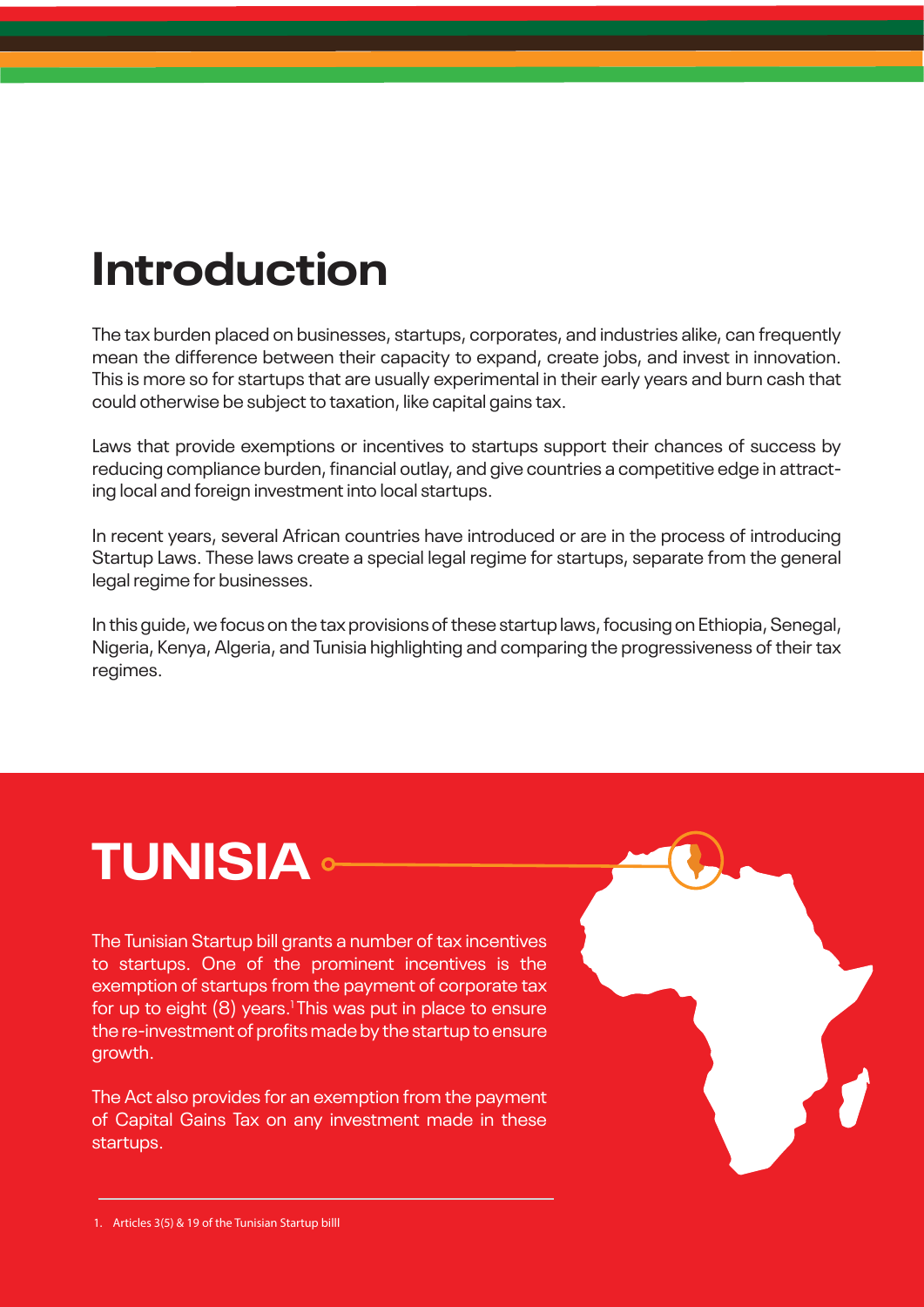

#### SENEGAL

Senegal's finance law allows labelled startups to benefit from fiscal incentives provided for in the General tax code. The Senegal's Finance Bill 2019 and 2020 amended tax provisions for SMEs and startups to provide the following exemptions and incentives: Under the General Tax code<sup>2</sup>, SMEs now benefit from<sup>3</sup>:

- 1. An exemption from the minimum CIT for three (3) years.
- 2. An exemption from the employer tax for three (3) years.
- 3. The removal of the minimum fee of \$850 for minimum CIT, which can have a confiscatory effect on SMEs in a deficit situation.

### ETHIOPIA

The Startup Businesses Proclamation 2020 provides that a pre-registered startup will be relieved from paying taxes like Turnover Tax, Value Added Tax and Income Tax. Furthermore, startups and innovative businesses will be entitled to tax<sup>4</sup>. breaks and enjoy extended tax reporting periods<sup>5</sup> These incentives will be enjoyed by the startups for a total period of five (5) years<sup>6</sup>. This infers that a pre-registered startup will be entitled to the above incentives for an additional three (3) years exclud ing the two (2) years.



# KENYA **.**

The proposed startup Law<sup>7</sup> empowers the Cabinet Secretary for finance to put in place tax incentives that can be considered necessary for developing startups<sup>8</sup>

2. Article 8, Startup Law 2020 of Senegal

- 4. Article 19(2), Startup Businesses Proclamation 2020.
- 5. Article 29, Startup Businesses Proclamation 2020.
- 6. Article 23(1), Startup Businesses Proclamation 2020.
- 7. The Startup Law 2021 of Kenya
- 8. Section 27 of Kenya's Proposed Startup Law.

<sup>3.</sup> Afrikan Heroes, 'Senegal Approves A-Three Year Tax Exemption For Its Startups' (1 March 2020) <https://afrikanheroes.com/2020/03/01/sene gal-approves-a-three-year-tax-exemption-for-its-startups/> accessed 25 March 2022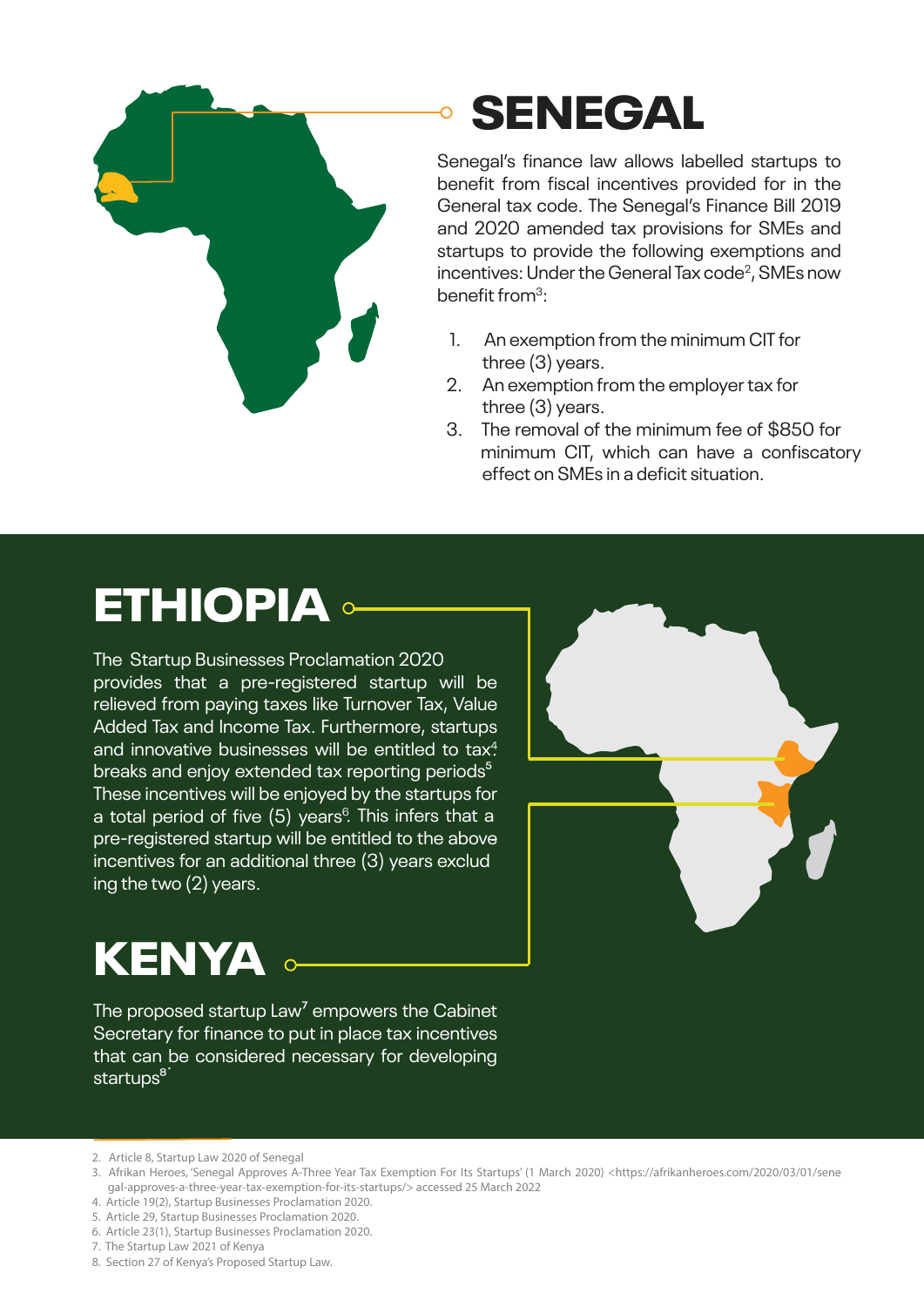### **NIGERIA**

The Nigerian Startup Bill offers comprehensive provisions which grant tax and fiscal incentives within the startup ecosystem of the country. It provides various encouraging incentiveswhich include tax exemptions and facile access to facilities for stakeholders and major players in the startup industry. These provisions are collectively enshrined in Part VII of the Nigerian Startup Bill. Accordingly, Section 24 of the Bill authorises labelled startups that fall within the industries listed under the Pioneer Status Incentives (PSI) Scheme to apply to the Nigerian Investment Promotion Commission (NIPC) for the grant of tax reliefs and incentives under the PSI Scheme. The PSI scheme is a profit-based tax incentive established as a mechanism to attract and increase investment and economic development in the varying sectors of the Nigerian economy<sup>9</sup>. Under this scheme, companies in industries designated as 'pioneers' are relieved from paying Companies Income Tax<sup>10</sup> in their formative years to enable them make substantial profit for re-investment into the business thereby spurring further growth<sup>11</sup>. The PSI industries also enjoy other benefits which include exemption from 10% withholding tax on dividends paid out of business profits<sup>12</sup>. The Bill has, therefore, made express provisions for these labelled startups to apply for these PSIs.

In an attempt to improve employment rate, the Bill<sup>13</sup> provides a 5% Income Tax relief for a maximum period of five (5) years to a labelled startup having a minimum of ten (10) employees, 60% of whom must be employees without any form of work experience, and within three (3) years of graduating from school or any vocation within the assessment period $<sup>14</sup>$ . This is in conjunction</sup> with Section 25 which provides that the Federal Government, through the relevant mechanisms, may simplify the requirements for startups to benefit from existing fiscal incentives<sup>15</sup>.

While the majority of incentives under Part VII of the Bill are geared toward startups; the Bill also includes reliefs and exemptions for other stakeholders in the startup ecosystem namely, investors, employees and external service providers. Section 30 of the Bill creates an obligation on the Federal Government to implement national policies to enable individuals, impact investors, angel investors, companies, venture capitalists, private equity funds, accelerators or incubators; that invest in labelled startups or in the startup ecosystem to enjoy tax credits on their investment. Additionally, angel investors, venture capitalists, private equity funds, accelerators

<sup>9. &#</sup>x27;The Principle Of Tax Incentives In Nigeria (Pioneer Status) - Tax - Nigeria' <https://www.mondaq.com/nigeria/income-tax/1075238/ the-principle-of-tax-incentives-in-nigeria-pioneer-status> accessed 23 March 2022

<sup>10.</sup> Section 25(2) makes similar provision in this regard to labelled startups. This exemption is only enjoyable for a period of 4 years. 11. 'How Startups In Nigeria Can Benefit From Pioneer Status Tax (Free Tax) Incentive' (Afrikan Heroes, 6 October 2019) <https://a

frikanheroes.com/2019/10/06/how-startups-in-nigeria-can-benefit-from-pioneer-status-tax-free-tax-incentive/> accessed 23 March 2022

<sup>12.</sup> Ibid. This incentive is usually enjoyed for 5-7 years.

<sup>13.</sup> Section 26 of the Nigerian Startup Bill

<sup>14.</sup> Section 26 (1-2) of the Nigerian Startup Bill

<sup>15.</sup> Section 25(1) of the Nigerian Startup Bill.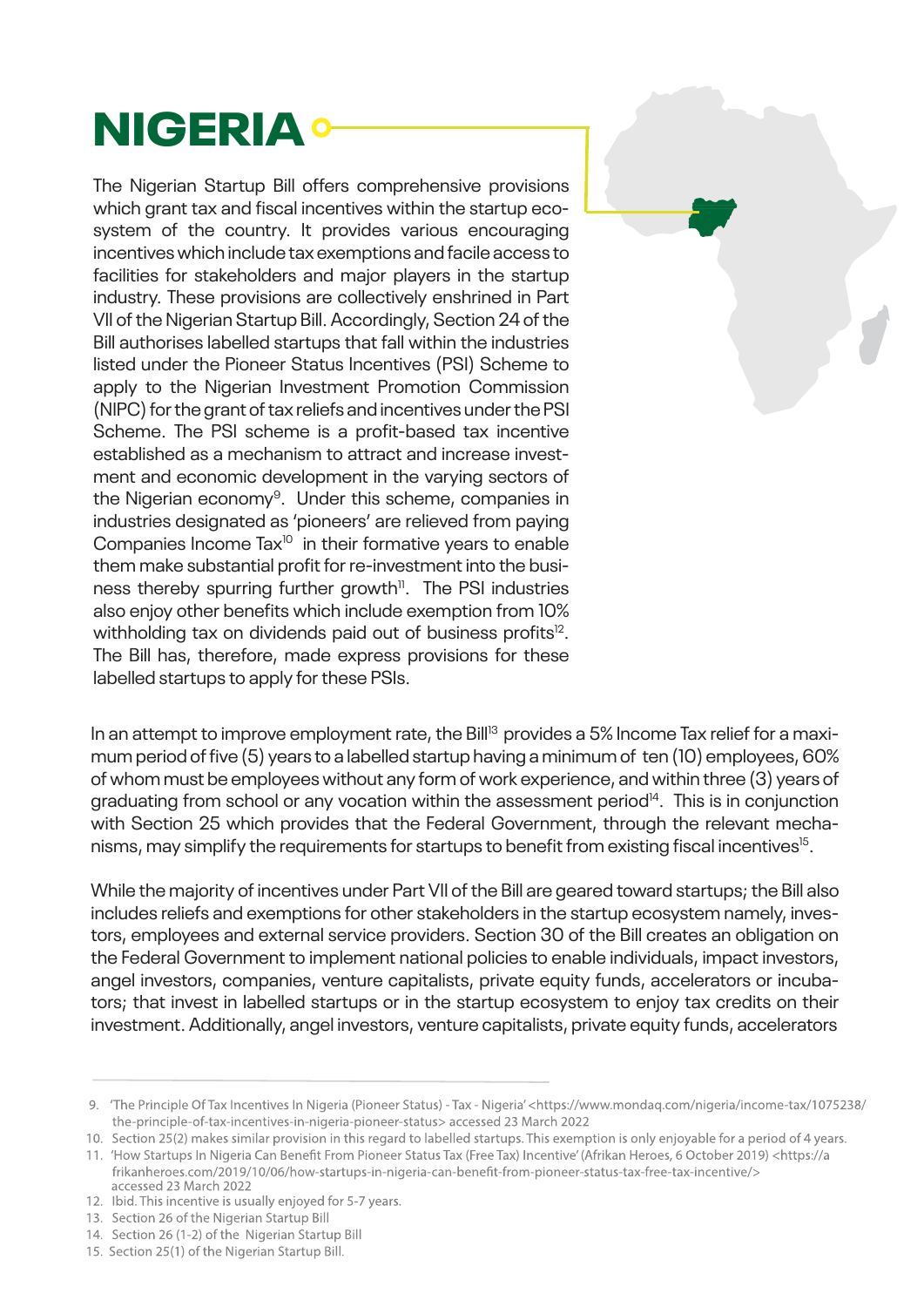or incubators which invest in a labelled startup shall be entitled to an investment tax credit equivalent to 30% of the investment in the labelled startup<sup>16</sup>. Capital gains tax shall also not be charged on gains that accrue from the aforementioned entities' disposal of assets regarding a labelled startup<sup>17</sup>.

Similarly, the Bill grants a 35% Personal Income Tax exemption to employees of labelled startups on the fulfilment of the eligibility criteria to be determined by the Secretariat and the Joint Tax Board<sup>18</sup>. It also grants a 5% Withholding Tax on income generated from technical, consulting, professional or management services to labelled startups by foreign entities. The Withholding Tax payment will qualify as the final tax to be paid by the entity $19$ .



Algeria grants startups and incubators a range of tax exemptions.

ALGERIA

- 1. Startups are exempted from VAT and enjoy a reduced customs duty rate of 5%on equipment acquired where it is directly involved in executing their projects<sup>20</sup>
- 2. Incubators are exempt from the Tax on Professional Activity (TAP) or Turnover Tax, Personal Income Tax (PIT), or Companies Income Tax (CIT) for two (2) years. An incubator could be a corporate body or an individual.
- 3. Startups are exempt from VAT and CIT for four (4) years and an additional one (1) year upon renewal  $^{22}$
- 4. Startups with a \$227 million or less turnover are VAT-exempt?<sup>3</sup>

- 16. Section 30(2) Nigerian Startup Bill
- 17. Section 30(3) of the Nigerian Startup Bill
- 18. Section 31(1)&(2) of Nigerian Startup Bill
- 19. Section 32 of theNigerian Startup Bill
- 20. Orbitax The Tax Hub, 'Algeria Publishes Finance Law for 2021' (Algeria, 21st January 2021) <https://www.orbitax.com/news/archive .php/Algeria-Publishes-Finance-Law--45120> accessed 25 March 2022
- 21. Ibid
- 22.Ibid
- 23. Afrikan Heroes, 'Algeria's Tax Laws For 2021 Grant Startups, Incubators A Range Of Exemptions' (30 Dec 2020) <https://afrikanheroes.com/2020/12/30/algerias-tax-laws-for-2021-grant-startups-incubators-a-range-of-exemptions/> accessed 25 March 2022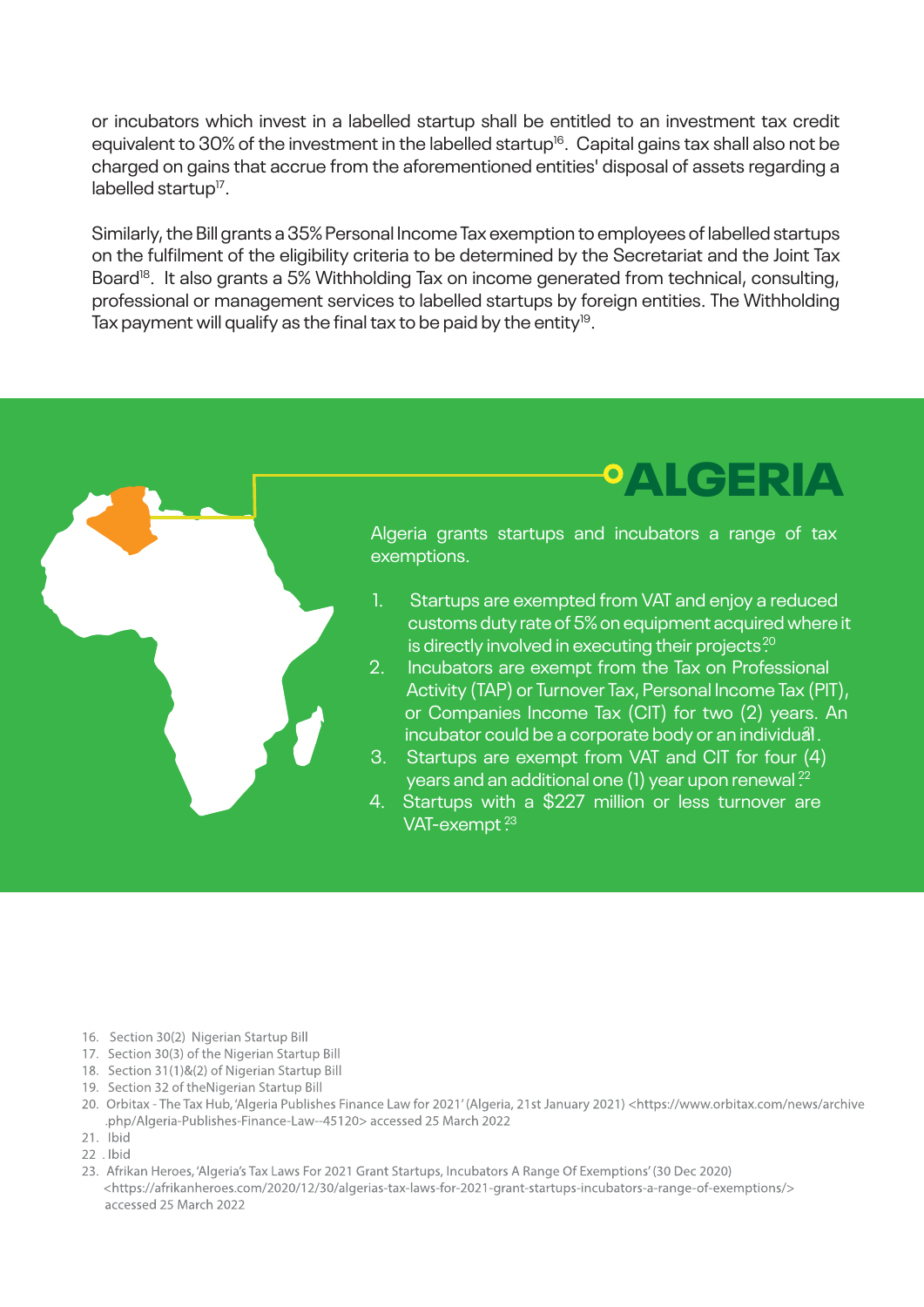# **Notable Highlights**

- All laws or bills in focus here provide tax incentives geared towards ensuring startup growth.
- Only Kenya does not expressly define the tax incentives offered to startups; rather, they empower government officials to define the incentives.
- Tunisia offers corporate tax incentives for startups, exempting them for up to 8 (eight) years.
- Algeria does a great job exempting startups and incubators from corporate tax, personal income tax, VAT, turnover tax, and a reduced customs duty.
- Senegal removed the minimum CIT fees for startups and SMEs and a 3 (three-year) minimum CIT exemption.
- Ethiopia provides tax breaks and extended tax reporting periods.
- Nigeria's Startup Bill offers the broadest base of tax incentives by providing exemptions and reductions to startups, its employees, investors, incubators and accelerators, service providers and partners.

#### **Comparison Highlights**

| Subject                                                          | <b>Tunisia</b> | Senegal                   | Kenya                          | Ethiopia                  | Nigeria              | <b>Algeria</b>        |
|------------------------------------------------------------------|----------------|---------------------------|--------------------------------|---------------------------|----------------------|-----------------------|
| <b>Corporate Tax</b><br><b>Exemptions /</b><br><b>Reductions</b> |                |                           |                                |                           |                      |                       |
| Company Income Tax                                               | <b>K</b>       | Ø                         | ٢                              | V                         | V                    | V                     |
| Withholding Tax (WHT)                                            | 23             | Ø                         | $\qquad \qquad \blacksquare$   | 2                         | V                    | $\boldsymbol{\Omega}$ |
| Value Added Tax (VAT)/<br><b>Turnover Tax</b>                    | 23             | 23                        |                                | $\blacktriangledown$      | $\blacktriangledown$ | V                     |
| <b>Customs Duty</b>                                              | 23             | 23                        | $\equiv$                       | X                         | 23                   | V                     |
| Capital Gains Tax (CGT)                                          | V              | 23                        | $\overline{\phantom{0}}$       | 23                        | V                    | 23                    |
| <b>Personal Incentives/</b><br><b>Reductions / Exemptions</b>    |                |                           |                                |                           |                      |                       |
| Personal Income Tax(PIT)<br><b>Employer Tax</b>                  | <b>K</b>       | X                         | ٢                              | X                         | K                    | $\blacktriangledown$  |
| <b>Other</b><br><b>Incentives</b>                                |                |                           |                                |                           |                      |                       |
| Tax break to startups &<br>extended tax reporting<br>periods     | 2              | X                         | $\qquad \qquad \longleftarrow$ | V                         | V                    | $\mathbf{x}$          |
| <b>Tax Credit for investors</b>                                  | $\mathbf{x}$   | $\boldsymbol{\mathsf{X}}$ |                                | $\boldsymbol{\mathsf{x}}$ |                      | $\boldsymbol{X}$      |